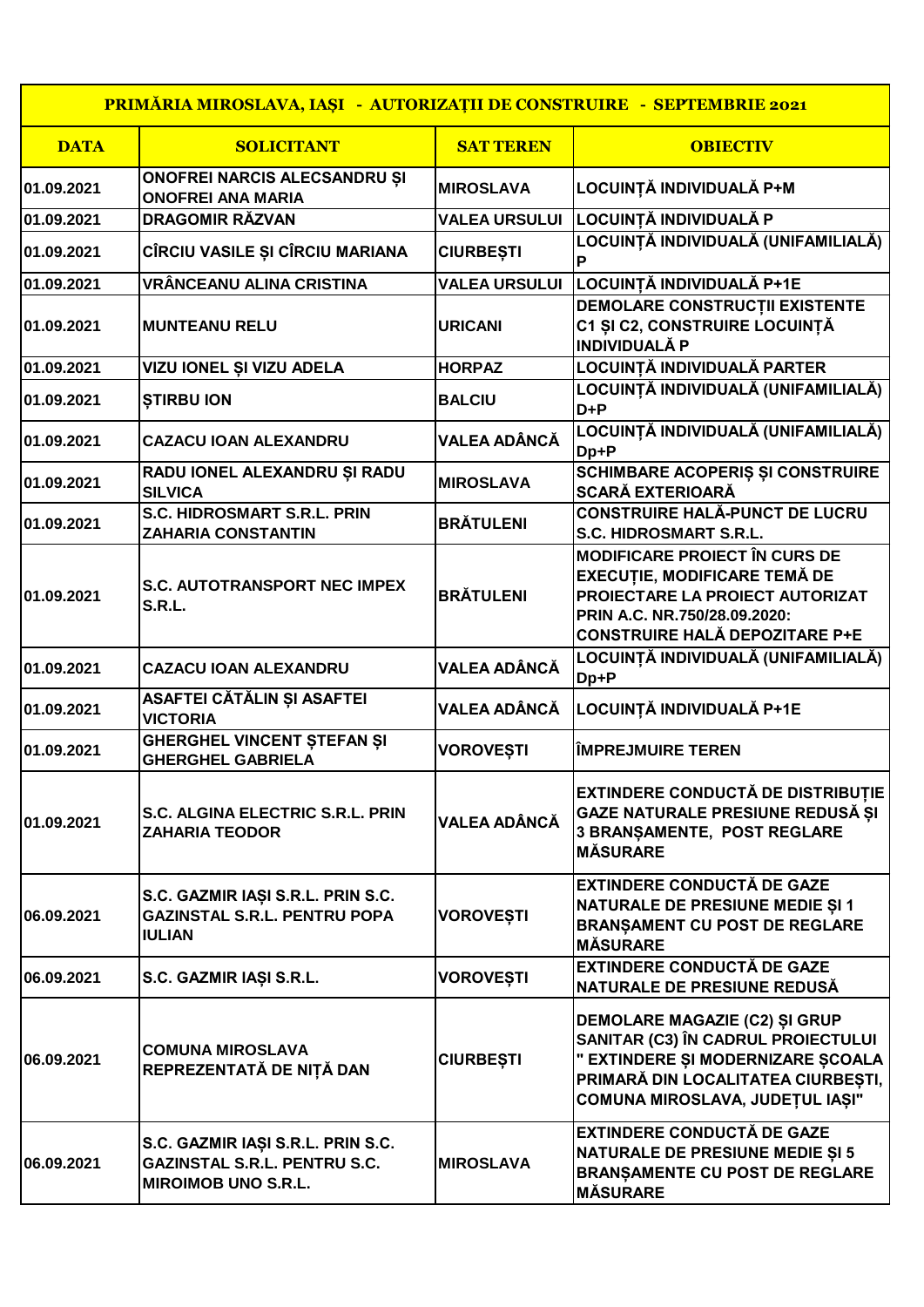| 06.09.2021 | S.C. GAZMIR IAȘI S.R.L. PRIN S.C.<br><b>GAZINSTAL S.R.L. PENTRU CIOBANU</b><br><b>IOAN</b>                    | <b>GÄURENI</b>       | <b>EXTINDERE CONDUCTĂ DE GAZE</b><br><b>NATURALE DE PRESIUNE MEDIE ȘI 3</b><br><b>BRANȘAMENTE CU POST DE REGLARE</b><br><b>MÅSURARE</b>                                                  |
|------------|---------------------------------------------------------------------------------------------------------------|----------------------|------------------------------------------------------------------------------------------------------------------------------------------------------------------------------------------|
| 06.09.2021 | S.C. GAZMIR IAȘI S.R.L. PRIN S.C.<br><b>GAZINSTAL S.R.L. PENTRU S.C.</b><br><b>PINTILII TEAM S.R.L.</b>       | <b>PROSELNICI</b>    | <b>EXTINDERE CONDUCTĂ DE GAZE</b><br><b>NATURALE DE PRESIUNE MEDIE ȘI 2</b><br><b>BRANȘAMENTE CU POST DE REGLARE</b><br><b>MÅSURARE</b>                                                  |
| 06.09.2021 | S.C. GAZMIR IAȘI S.R.L. PRIN S.C.<br><b>GAZINSTAL S.R.L. PENTRU ARICIUC</b><br><b>MIHAI</b>                   | <b>PROSELNICI</b>    | <b>EXTINDERE CONDUCTĂ DE GAZE</b><br><b>NATURALE DE PRESIUNE MEDIE ȘI 1</b><br><b>BRANȘAMENT CU POST DE REGLARE</b><br><b>MÄSURARE</b>                                                   |
| 06.09.2021 | S.C. GAZMIR IAȘI S.R.L. PRIN S.C.<br><b>GAZINSTAL S.R.L. PENTRU S.C.</b><br><b>CASABLANCA LAND 88 S.R.L.</b>  | <b>VOROVEȘTI</b>     | <b>EXTINDERE CONDUCTĂ DE GAZE</b><br><b>NATURALE DE PRESIUNE MEDIE ȘI 6</b><br><b>BRANSAMENTE CU POST DE REGLARE</b><br><b>MÅSURARE</b>                                                  |
| 06.09.2021 | S.C. GAZMIR IAȘI S.R.L. PRIN S.C.<br><b>GAZINSTAL S.R.L. PENTRU S.C. ACCIS VALEA URSULUI</b><br><b>S.R.L.</b> |                      | <b>EXTINDERE CONDUCTĂ DE GAZE</b><br><b>NATURALE DE PRESIUNE MEDIE ȘI 1</b><br><b>BRANȘAMENT CU POST DE REGLARE</b><br><b>MÅSURARE</b>                                                   |
| 06.09.2021 | S.C. GAZMIR IAȘI S.R.L. PRIN S.C.<br>GAZINSTAL S.R.L. PENTRU RÂȘCANU<br><b>ALEXANDRU GABRIEL</b>              | <b>VOROVEȘTI</b>     | <b>EXTINDERE CONDUCTĂ DE GAZE</b><br><b>NATURALE DE PRESIUNE MEDIE SI 1</b><br><b>BRANȘAMENT CU POST DE REGLARE</b><br><b>MÅSURARE</b>                                                   |
| 06.09.2021 | S.C. GAZMIR IAȘI S.R.L. PRIN S.C.<br><b>GAZINSTAL S.R.L. PENTRU MATEI</b><br><b>STEFAN SERGIU</b>             | <b>VALEA URSULUI</b> | <b>EXTINDERE CONDUCTĂ DE GAZE</b><br>NATURALE DE PRESIUNE MEDIE ȘI 1<br><b>BRANSAMENT CU POST DE REGLARE</b><br><b>MÄSURARE</b>                                                          |
| 06.09.2021 | S.C. GAZMIR IAȘI S.R.L. PRIN S.C.<br><b>GAZINSTAL S.R.L. PENTRU EPURE</b><br><b>RADU ISIDOR</b>               | <b>MIROSLAVA</b>     | <b>EXTINDERE CONDUCTĂ DE GAZE</b><br><b>NATURALE DE PRESIUNE MEDIE ȘI 1</b><br><b>BRANSAMENT CU POST DE REGLARE</b><br><b>MÄSURARE</b>                                                   |
| 06.09.2021 | S.C. GAZMIR IAȘI S.R.L. PRIN S.C.<br><b>GAZINSTAL S.R.L. PENTRU</b><br><b>COJOCARU PENTRU BOGDAN</b>          | <b>VALEA URSULUI</b> | <b>EXTINDERE CONDUCTĂ DE GAZE</b><br><b>NATURALE DE PRESIUNE MEDIE ȘI 1</b><br><b>BRANȘAMENT CU POST DE REGLARE</b><br><b>MÅSURARE</b>                                                   |
| 06.09.2021 | TABACARU GEORGIANA CORINA                                                                                     | <b>VOROVESTI</b>     | <b>CONTINUARE LUCRĂRI ȘI MODIFICARE</b><br>PROIECT ÎN CURS DE EXECUTIE,<br><b>AUTORIZAT PRIN AC NR.371/31.05.2019</b><br><b>DEMOLARE CORP C1 SI CONSTRUIRE</b><br>LOCUINȚĂ INDIVIDUALĂ P |
| 07.09.2021 | LUPU MIHAI ȘI LUPU FLORENTINA                                                                                 | <b>VOROVEȘTI</b>     | <b>CONTINUARE LUCRĂRI DE CONSTRUIRE</b><br>CONFORM AC 55/28.08.2003                                                                                                                      |
| 07.09.2021 | ROMAN MIHAI ȘI ROMAN VASILICA                                                                                 | <b>VALEA URSULUI</b> | INTRARE ÎN LEGALITATE LOCUINȚĂ<br>INDIVIDUALĂ (UNIFAMILIALĂ) Sp+P+M                                                                                                                      |
| 07.09.2021 | LUPU ANIȘOARA ȘI LUPU DANIEL<br><b>IOAN</b>                                                                   | <b>HORPAZ</b>        | LOCUINȚĂ INDIVIDUALĂ (UNIFAMILIALĂ)<br>$P+M$                                                                                                                                             |
| 07.09.2021 | NEACȘU PETRE ȘI NEACȘU<br><b>NECULINA</b>                                                                     | <b>MIROSLAVA</b>     | LOCUINȚĂ INDIVIDUALĂ (UNIFAMILIALĂ)<br>$P+1E$                                                                                                                                            |
| 07.09.2021 | <b>NEACȘU PETRE ȘI NEACȘU</b><br><b>NECULINA</b>                                                              | <b>MIROSLAVA</b>     | LOCUINȚĂ INDIVIDUALĂ (UNIFAMILIALĂ)<br>$P+1E$                                                                                                                                            |
| 07.09.2021 | CONSILIUL JUDEȚEAN IAȘI PRIN<br>D.G.A.S.P.C. IASI                                                             | <b>CORNEȘTI</b>      | <b>CONSTRUIRE ȘI DOTARE CASĂ DE TIP</b><br><b>FAMILIAL P+1E</b>                                                                                                                          |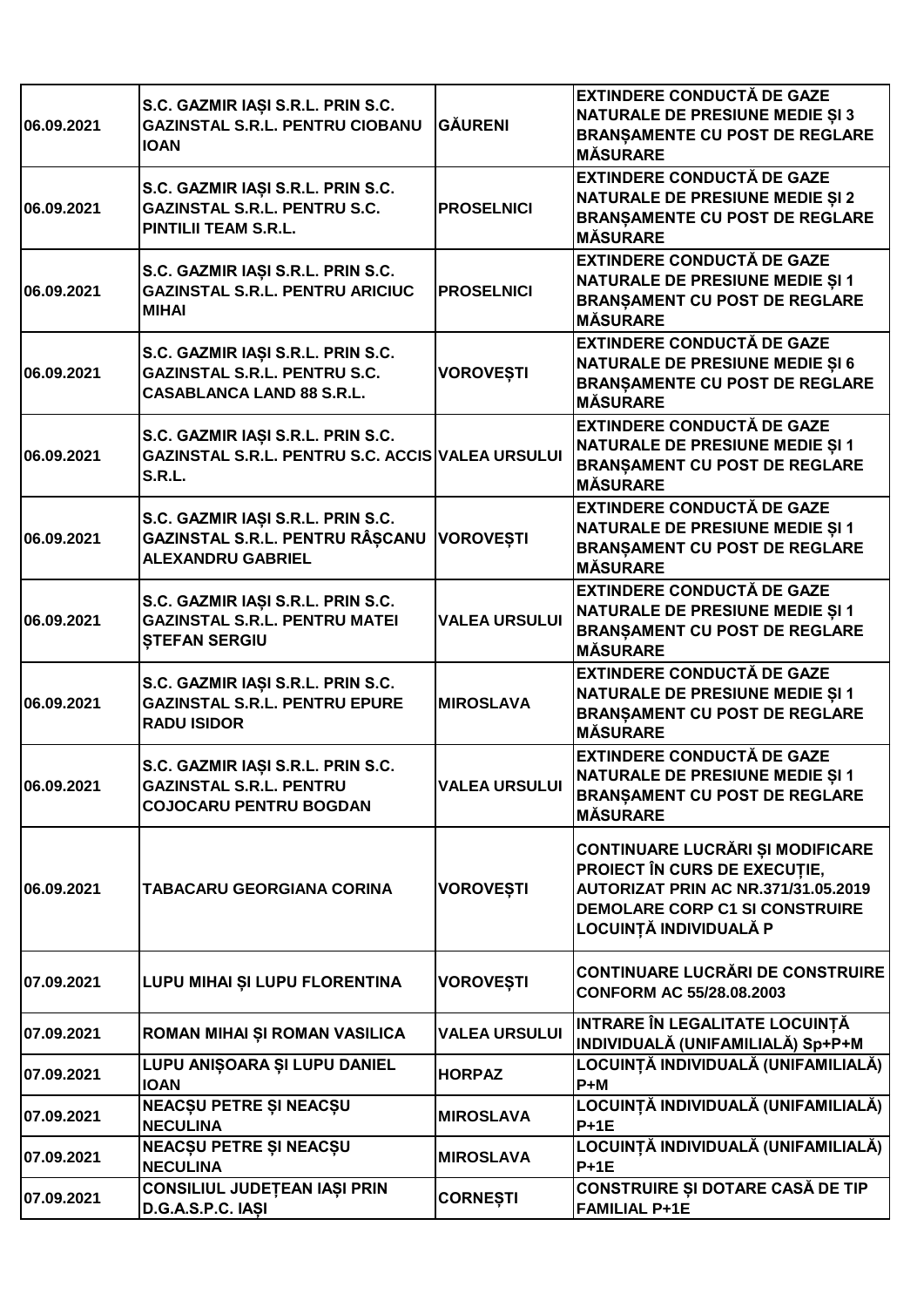| 07.09.2021 | BĂETU GHEORGHE ȘI BĂETU MONICA<br><b>ELENA</b>                                                                             | <b>MIROSLAVA</b>     | LOCUINȚĂ INDIVIDUALĂ (UNIFAMILIALĂ)<br>$P+M$                                                |
|------------|----------------------------------------------------------------------------------------------------------------------------|----------------------|---------------------------------------------------------------------------------------------|
| 07.09.2021 | S.C. EXACTICO S.R.L. PRIN COROAMĂ<br><b>CRISTIAN</b>                                                                       | <b>VOROVEȘTI</b>     | LOCUINȚĂ INDIVIDUALĂ (UNIFAMILIALĂ)<br>$P + 1E$                                             |
| 07.09.2021 | <b>DOBREANU GHEORGHE ȘI</b><br><b>DOBREANU PETRONELA</b>                                                                   | <b>MIROSLAVA</b>     | LOCUINȚĂ INDIVIDUALĂ P+M                                                                    |
| 07.09.2021 | <b>BĂLAN ALICE MIHAELA</b>                                                                                                 | <b>CIURBEȘTI</b>     | LOCUINȚĂ INDIVIDUALĂ P                                                                      |
| 07.09.2021 | MARTONCĂ IOSIF ȘI MARTONCĂ<br><b>MARIA VIOLETA</b>                                                                         | <b>VALEA ADÂNCĂ</b>  | <b>CONSTRUIRE DOUĂ LOCUINTE</b><br>INDIVIDUALE (UNIFAMILIALĂ) P+1E                          |
| 07.09.2021 | PĂDURARU RODICA,TĂTARU<br>LILIANA,PĂDURARU NECULAI<br>CRISTIAN, PĂDURARU<br>FLORIN,PĂDURARU MIHAI,PĂDURARU<br><b>IONEL</b> | <b>PROSELNICI</b>    | <b>AUTORIZAȚIE DE DESFIINȚARE</b>                                                           |
| 07.09.2021 | <b>GRIGORE CIPRIAN GIGEL</b>                                                                                               | <b>VALEA ADÂNCĂ</b>  | LOCUINȚĂ INDIVIDUALĂ P+1E                                                                   |
| 07.09.2021 | HRIB ANDREI GEORGE ȘI BÎRLIGA<br><b>HRIB ELENA</b>                                                                         | <b>VALEA URSULUI</b> | LOCUINȚĂ INDIVIDUALĂ P                                                                      |
| 07.09.2021 | <b>JURAVLEA COSTEL ȘI JURAVLEA</b><br><b>IONELA CRISTINA</b>                                                               | VALEA ADÂNCĂ         | LOCUINȚĂ INDIVIDUALĂ (UNIFAMILIALĂ)<br>$Sp+P+1E$                                            |
| 07.09.2021 | PĂIUS HUȘMAN IRINA IOANA                                                                                                   | VALEA ADÂNCĂ         | LOCUINȚĂ INDIVIDUALĂ P+1E+M                                                                 |
| 07.09.2021 | PĂIUȘ HUȘMAN IRINA IOANA                                                                                                   | VALEA ADÂNCĂ         | DEMOLARE CONSTRUCTIE EXISTENTĂ                                                              |
| 07.09.2021 | <u>ANTUN RADU ANDREI ȘI ANTUN</u>                                                                                          | VALEA ADÂNCĂ         | LOCUINȚĂ INDIVIDUALĂ P+1E                                                                   |
| 08.09.2021 | <b>SARCHIS DRAGOS ȘI SARCHIS</b><br><b>IULIANA LIDIA</b>                                                                   | <b>VOROVEȘTI</b>     | LOCUINȚĂ INDIVIDUALĂ P                                                                      |
| 08.09.2021 | PĂRPĂLIȚĂ DĂNUȚ ȘI PĂRPĂLIȚĂ<br><b>ADINA</b>                                                                               | <b>BALCIU</b>        | LOCUINȚĂ INDIVIDUALĂ (UNIFAMILIALĂ)<br>$P + 1E$                                             |
| 08.09.2021 | S.C. DELGAZ GRID S.A PRIN S.C.<br><b>GENERAL TEHNIC S.R.L. PENTRU</b><br><b>BITIUȘCĂ EUGEN</b>                             | <b>CIURBEȘTI</b>     | ALIMENTARE CU ENERGIE ELECTRICĂ<br><b>ANSAMBLU 13 LOCUINTE, SAT</b><br>CIURBEȘTI,           |
| 08.09.2021 | S.C. BCI APARTAMENTE S.R.L. și<br>S.C. BCI INVEST S.R.L.                                                                   | <b>VOROVEȘTI</b>     | <b>CONSTRUIRE LOCUINȚĂ INDIVIDUALĂ</b><br><b>PARTER</b>                                     |
| 08.09.2021 | MOISUC ROMICĂ ȘI MOISUC ROXANA MIROSLAVA                                                                                   |                      | LOCUINȚĂ INDIVIDUALĂ D+P+1E                                                                 |
| 08.09.2021 | S.C. BCI APARTAMENTE S.R.L. și<br>S.C. BCI INVEST S.R.L.                                                                   | <b>VOROVEȘTI</b>     | <b>CONSTRUIRE LOCUINȚĂ INDIVIDUALĂ</b><br><b>PARTER</b>                                     |
| 08.09.2021 | S.C. BCI APARTAMENTE S.R.L. și<br>S.C. BCI INVEST S.R.L.                                                                   | <b>VOROVESTI</b>     | CONSTRUIRE LOCUINȚĂ INDIVIDUALĂ<br><b>PARTER</b>                                            |
| 08.09.2021 | <b>MUNTEANU LAURA MARIA</b>                                                                                                | VOROVEȘTI            | CONSTRUIRE LOCUINȚĂ INDIVIDUALĂ<br><b>PARTER</b>                                            |
| 08.09.2021 | IACOB REMUS LUIGY PETRONEL ȘI<br><b>IACOB MIHAELA</b>                                                                      | <b>HORPAZ</b>        | LOCUINȚĂ INDIVIDUALĂ D+P+1E                                                                 |
| 08.09.2021 | LĂCĂTUȘU MARIANA                                                                                                           | VALEA ADÂNCĂ         | LOCUINȚĂ INDIVIDUALĂ Sp+P+1E                                                                |
| 08.09.2021 | NĂVALĂ FLORIN PRIN IOVU CIPRIAN<br><b>IULIAN</b>                                                                           | VALEA ADÂNCĂ         | <b>ŞASE LOCUINȚE INDIVIDUALE</b><br>(UNIFAMILIALE) P+1E, CALE DE ACCES<br>AUTO ȘI PIETONALĂ |
| 08.09.2021 | <b>BUGA PETRONEL ȘI BUGA SILVIA</b><br><b>VASILICA</b>                                                                     | <b>CORNEȘTI</b>      | INTRARE ÎN LEGALITATE LOCUINȚĂ<br><b>INDIVIDUALĂ P+1E</b>                                   |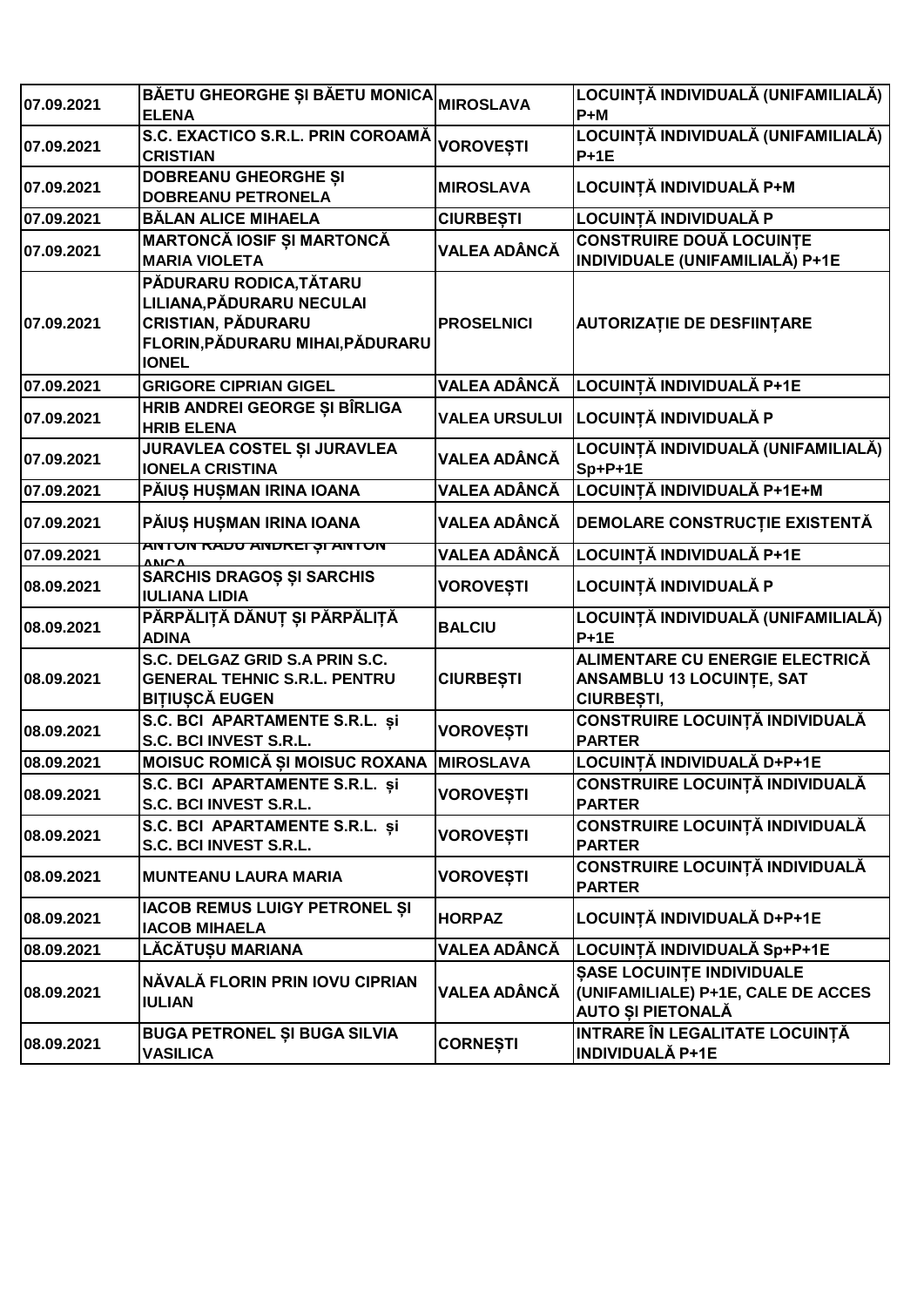| 08.09.2021 | S.C. IULIUS REAL ESTATE S.R.L.                                                                | <b>MIROSLAVA</b>     | <b>ALIMENTARE CU ENERGIE ELECTRICĂ</b><br><b>CLĂDIRE CU REGIM DE ÎNĂLȚIME P+1E</b><br><b>RETRAS PENTRU FUNCTIUNI MIXTE:</b><br>SERVICII, COMERȚ, ALIMENTAȚIE<br>PUBLICĂ APARȚINÂND S.C. IULIUS REAL<br>ESTATE S.R.L. AMPLASATĂ ÎN SAT<br>MIROSLAVA, COM. MIROSLAVA, JUD.<br><b>IASI</b> |
|------------|-----------------------------------------------------------------------------------------------|----------------------|-----------------------------------------------------------------------------------------------------------------------------------------------------------------------------------------------------------------------------------------------------------------------------------------|
| 08.09.2021 | COZMA CLAUDIU VASILE ȘI COZMA<br><b>ANA MARIA</b>                                             | <b>HORPAZ</b>        | LOCUINȚĂ INDIVIDUALĂ (UNIFAMILIALĂ)<br>Р                                                                                                                                                                                                                                                |
| 08.09.2021 | <b>SC DEN-YU CONSTRUCT SRL prin</b><br><b>MACHEDON PETRU</b>                                  | <b>HORPAZ</b>        | LOCUINȚĂ DUPLEX P+1E                                                                                                                                                                                                                                                                    |
| 08.09.2021 | SC DEN-YU CONSTRUCT SRL prin<br><b>MACHEDON PETRU</b>                                         | <b>HORPAZ</b>        | LOCUINȚĂ DUPLEX P+1E                                                                                                                                                                                                                                                                    |
| 08.09.2021 | <b>SC DEN-YU CONSTRUCT SRL prin</b><br><b>MACHEDON PETRU</b>                                  | <b>HORPAZ</b>        | LOCUINȚĂ INDIVIDUALĂ P+1E                                                                                                                                                                                                                                                               |
| 08.09.2021 | <b>S.C. SMART QUALITY RESIDENCE</b><br>S.R.L. PRIN NIȚĂ GEORGIANA                             | <b>VOROVEȘTI</b>     | LOCUINȚE INDIVIDUALE, AMENAJARE<br><b>CĂI DE ACCES</b>                                                                                                                                                                                                                                  |
| 09.09.2021 | <b>SC DEN-YU CONSTRUCT SRL prin</b><br><b>MACHEDON PETRU</b>                                  | <b>HORPAZ</b>        | LOCUINȚĂ DUPLEX P+1E                                                                                                                                                                                                                                                                    |
| 09.09.2021 | <b>SC AUTOZOOM DEVELOPMENT GRUP</b><br>SRL prin ISTRATE VIRGIL LAURENȚIU                      | <b>MIROSLAVA</b>     | LOCUINȚĂ INDIVIDUALĂ P+1E                                                                                                                                                                                                                                                               |
| 09.09.2021 | <b>SC AUTOZOOM DEVELOPMENT GRUP</b><br><b>SRL prin ISTRATE VIRGIL LAURENTIU</b>               | <b>MIROSLAVA</b>     | LOCUINȚĂ INDIVIDUALĂ P+1E                                                                                                                                                                                                                                                               |
| 09.09.2021 | <b>SC DEN-YU CONSTRUCT SRL prin</b><br><b>MACHEDON PETRU</b>                                  | <b>HORPAZ</b>        | <b>LOCUINȚĂ DUPLEX P+1E</b>                                                                                                                                                                                                                                                             |
| 09.09.2021 | <b>SC AUTOZOOM DEVELOPMENT GRUP</b><br><b>SRL prin ISTRATE VIRGIL LAURENTIU</b>               | <b>MIROSLAVA</b>     | LOCUINȚĂ INDIVIDUALĂ P+1E                                                                                                                                                                                                                                                               |
| 09.09.2021 | <b>SC AUTOZOOM DEVELOPMENT GRUP</b><br><b>SRL prin ISTRATE VIRGIL LAURENTIU</b>               | <b>MIROSLAVA</b>     | LOCUINȚĂ INDIVIDUALĂ P+1E                                                                                                                                                                                                                                                               |
| 09.09.2021 | <b>SC AUTOZOOM DEVELOPMENT GRUP</b><br><b>SRL prin ISTRATE VIRGIL LAURENTIU</b>               | <b>MIROSLAVA</b>     | LOCUINȚĂ INDIVIDUALĂ P+1E                                                                                                                                                                                                                                                               |
| 09.09.2021 | <b>SC AUTOZOOM DEVELOPMENT GRUP</b><br><b>SRL prin ISTRATE VIRGIL LAURENTIU</b>               | <b>MIROSLAVA</b>     | LOCUINȚĂ INDIVIDUALĂ P+1E                                                                                                                                                                                                                                                               |
| 09.09.2021 | <b>SC AUTOZOOM DEVELOPMENT GRUP</b><br><b>SRL prin ISTRATE VIRGIL LAURENTIU</b>               | <b>MIROSLAVA</b>     | LOCUINȚĂ INDIVIDUALĂ P+1E                                                                                                                                                                                                                                                               |
| 09.09.2021 | SC DEN-YU CONSTRUCT SRL prin<br><b>MACHEDON PETRU</b>                                         | <b>HORPAZ</b>        | LOCUINȚĂ DUPLEX P+1E                                                                                                                                                                                                                                                                    |
| 09.09.2021 | S.C. IMPERIA DEVELOPMENT S.R.L.                                                               | <b>MIROSLAVA</b>     | <b>DEMOLARE CONSTRUCTII EXISTENTE</b>                                                                                                                                                                                                                                                   |
| 09.09.2021 | S.C. DELGAZ GRID S.A PENTRU S.C.<br><b>FLORI DESIGN CONSTRUCT S.R.L.</b>                      | <b>VALEA ADÂNCĂ</b>  | ALIMENTARE CU ENERGIE ELECTRICĂ<br><b>LOUINTE COLECTIVE</b>                                                                                                                                                                                                                             |
| 09.09.2021 | <b>SC AUTOZOOM DEVELOPMENT GRUP</b><br><b>SRL prin ISTRATE VIRGIL LAURENTIU</b>               | <b>MIROSLAVA</b>     | LOCUINȚĂ INDIVIDUALĂ P+1E                                                                                                                                                                                                                                                               |
| 09.09.2021 | <b>SC AUTOZOOM DEVELOPMENT GRUP</b><br><b>SRL prin ISTRATE VIRGIL LAURENTIU</b>               | <b>MIROSLAVA</b>     | LOCUINȚĂ INDIVIDUALĂ P+1E                                                                                                                                                                                                                                                               |
| 09.09.2021 | S.C. GAZMIR IAȘI S.R.L. prin S.C.<br>GAZINSTAL S.R.L. pentru VĂLEANU<br><b>MĂDĂLIN-CORNEL</b> | <b>Miroslava</b>     | <b>EXTINDERE RETEA DE GAZE NATURALE</b><br>DE PRESIUNE MEDIE ȘI 1 BRANȘAMENT<br><b>CU POST DE REGLARE MĂSURARE</b>                                                                                                                                                                      |
| 09.09.2021 | <b>SC AUTOZOOM DEVELOPMENT GRUP</b><br><b>SRL prin ISTRATE VIRGIL LAURENTIU</b>               | <b>MIROSLAVA</b>     | LOCUINȚĂ INDIVIDUALĂ P+1E                                                                                                                                                                                                                                                               |
| 09.09.2021 | HIZANU OVIDIU ȘI HIZANU MARINELA<br><b>CRISTINA</b>                                           | <b>VALEA URSULUI</b> | LOCUINȚĂ INDIVIDUALĂ (UNIFAMILIALĂ)<br>$P+M$                                                                                                                                                                                                                                            |
| 09.09.2021 | FLOREA RĂZVAN LIVIU ȘI FLOREA<br><b>ANDREEA ROXANA</b>                                        | VALEA ADÂNCĂ         | LOCUINȚĂ INDIVIDUALĂ P                                                                                                                                                                                                                                                                  |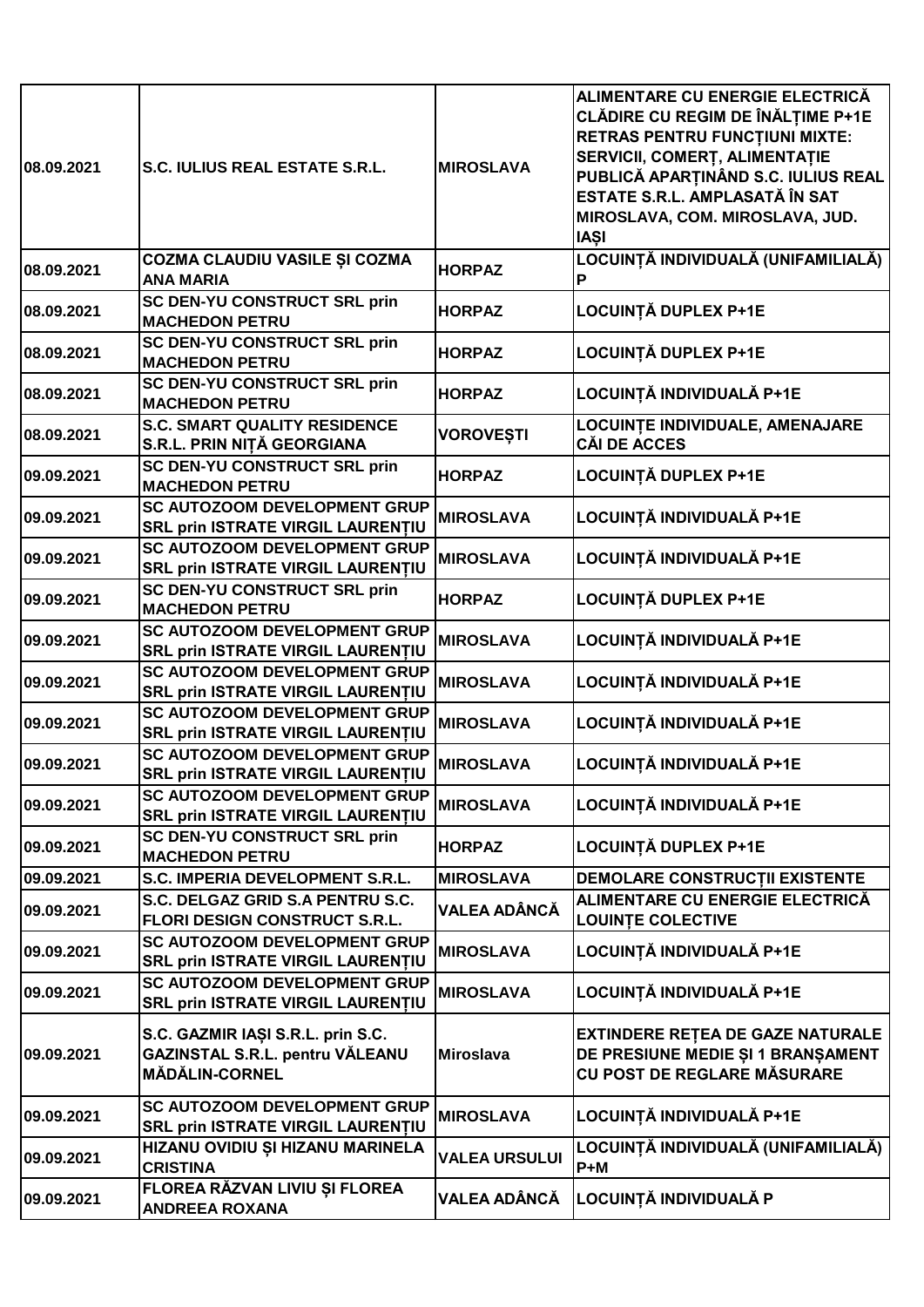| 09.09.2021 | ALEXA DANIEL MIHAI ȘI ALEXA<br>RALUCA GEORGIANA, BĂBUȘANU<br><b>MARLENA DENISSE ȘI BĂBUȘANU</b><br><b>DAN</b> | <b>MIROSLAVA</b>  | INTRARE ÎN LEGALITATE LOCUINȚĂ<br><b>INDIVIDUALĂ P</b>                                                                        |
|------------|---------------------------------------------------------------------------------------------------------------|-------------------|-------------------------------------------------------------------------------------------------------------------------------|
| 09.09.2021 | DINU VICTOR IONUȚ ȘI DINU ELENA                                                                               | <b>PROSELNICI</b> | LOCUINȚĂ INDIVIDUALĂ (UNIFAMILIALĂ)<br>P                                                                                      |
| 09.09.2021 | <b>SC MACHIMPEXT SRL prin</b><br><b>MACHEDON PETRU</b>                                                        | <b>HORPAZ</b>     | LOCUINȚĂ INDIVIDUALĂ P+1E                                                                                                     |
| 09.09.2021 | <b>SC MACHIMPEXT SRL prin</b><br><b>MACHEDON PETRU</b>                                                        | <b>HORPAZ</b>     | <b>LOCUINȚĂ DUPLEX P+1E</b>                                                                                                   |
| 09.09.2021 | S.C. GAZMIR IAȘI S.R.L. prin S.C.<br><b>GAZINSTAL S.R.L. pentru MAFTEI</b><br><b>POMPILIU</b>                 | <b>BALCIU</b>     | <b>EXTINDERE RETEA DE GAZE NATURALE</b><br>DE PRESIUNE MEDIE ȘI 1 BRANȘAMENT<br>CU POST DE REGLARE MĂSURARE                   |
| 09.09.2021 | S.C. GAZMIR IAȘI S.R.L. prin S.C.<br><b>GAZINSTAL S.R.L. pentru</b><br><b>ABUZULOAIE IULIAN</b>               | <b>CORNEȘTI</b>   | <b>EXTINDERE RETEA DE GAZE NATURALE</b><br>DE PRESIUNE MEDIE ȘI 1 BRANȘAMENT<br><b>CU POST DE REGLARE MĂSURARE</b>            |
| 09.09.2021 | S.C. GAZMIR IAȘI S.R.L. prin S.C.<br><b>GAZINSTAL S.R.L. pentru ANDRONIC</b><br><b>GABRIEL</b>                | <b>MIROSLAVA</b>  | <b>EXTINDERE RETEA DE GAZE NATURALE</b><br>DE PRESIUNE MEDIE ȘI 1 BRANȘAMENT<br><b>CU POST DE REGLARE MĂSURARE</b>            |
| 09.09.2021 | S.C. GAZMIR IAȘI S.R.L. prin S.C.<br>GAZINSTAL S.R.L. pentru COCOVEICĂ VOROVEȘTI<br><b>GHEORGHIȚĂ CIPRIAN</b> |                   | <b>EXTINDERE RETEA DE GAZE NATURALE</b><br>DE PRESIUNE MEDIE ȘI 1 BRANȘAMENT<br>CU POST DE REGLARE MĂSURARE                   |
| 09.09.2021 | S.C. GAZMIR IAȘI S.R.L. prin S.C.<br>GAZINSTAL S.R.L. pentru BARBĂLATĂ PROSELNICI<br><b>MARIANA</b>           |                   | <b>EXTINDERE RETEA DE GAZE NATURALE</b><br>DE PRESIUNE MEDIE ȘI 5<br><b>BRANSAMENTE CU POST DE REGLARE</b><br><b>MÄSURARE</b> |
| 09.09.2021 | <b>SC MACHIMPEXT SRL prin</b><br><b>MACHEDON PETRU</b>                                                        | <b>HORPAZ</b>     | <b>LOCUINȚĂ DUPLEX P+1E</b>                                                                                                   |
| 09.09.2021 | S.C. GAZMIR IAȘI S.R.L. prin S.C.<br>GAZINSTAL S.R.L. pentru HUȘANU<br><b>MAGDALENA</b>                       | <b>CIURBEȘTI</b>  | <b>EXTINDERE RETEA DE GAZE NATURALE</b><br>DE PRESIUNE MEDIE ȘI 1 BRANȘAMENT<br><b>CU POST DE REGLARE MĂSURARE</b>            |
| 09.09.2021 | <b>SC MACHIMPEXT SRL prin</b><br><b>MACHEDON PETRU</b>                                                        | <b>HORPAZ</b>     | LOCUINȚĂ DUPLEX P+1E                                                                                                          |
| 09.09.2021 | <b>SC MACHIMPEXT SRL prin</b><br><b>MACHEDON PETRU</b>                                                        | <b>HORPAZ</b>     | LOCUINȚĂ DUPLEX P+1E                                                                                                          |
| 09.09.2021 | S.C. GAZMIR IAȘI S.R.L. prin S.C.<br>GAZINSTAL S.R.L. pentru IRIMIA<br><b>ANCA ELENA</b>                      | <b>CIURBEȘTI</b>  | <b>EXTINDERE RETEA DE GAZE NATURALE</b><br>DE PRESIUNE MEDIE ȘI 1 BRANȘAMENT<br><b>CU POST DE REGLARE MĂSURARE</b>            |
| 09.09.2021 | S.C. GAZMIR IAȘI S.R.L. prin S.C.<br><b>GAZINSTAL S.R.L. pentru COSTEA</b><br><b>CRISTI DANIEL</b>            | <b>PROSELNICI</b> | <b>EXTINDERE RETEA DE GAZE NATURALE</b><br>DE PRESIUNE MEDIE ȘI 1 BRANȘAMENT<br>CU POST DE REGLARE MĂSURARE                   |
| 09.09.2021 | S.C. GAZMIR IAȘI S.R.L. prin S.C.<br><b>GAZINSTAL S.R.L. pentru HUCANU</b><br><b>GELU</b>                     | <b>MIROSLAVA</b>  | <b>EXTINDERE RETEA DE GAZE NATURALE</b><br>DE PRESIUNE MEDIE ȘI 1 BRANȘAMENT<br>CU POST DE REGLARE MĂSURARE                   |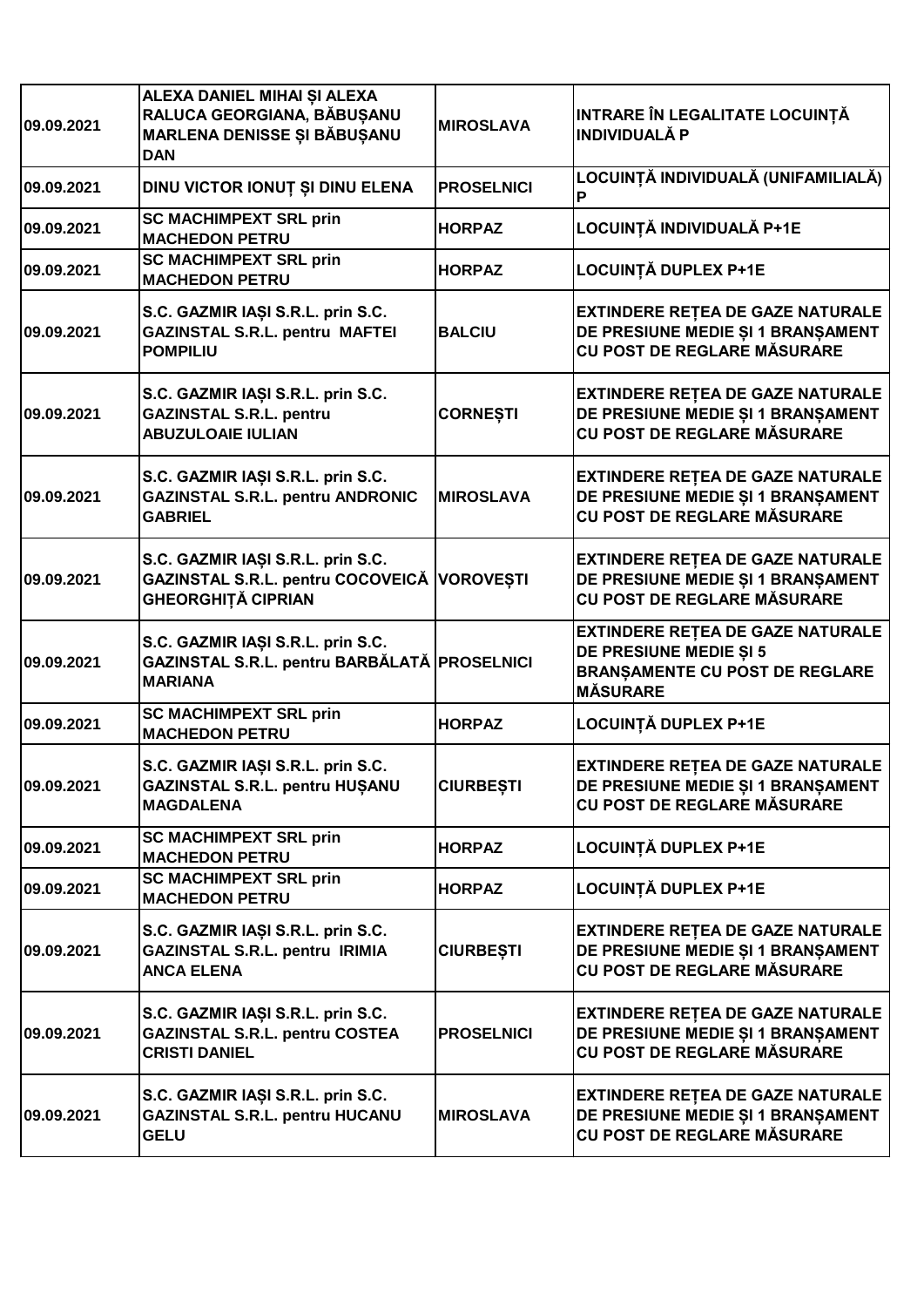| 09.09.2021 | S.C. GAZMIR IAȘI S.R.L. prin S.C.<br><b>GAZINSTAL S.R.L. pentru S.C. TODI</b><br><b>FAMILY CONSTRUCT S.R.L.</b>           | <b>VALEA URSULUI</b> | <b>EXTINDERE RETEA DE GAZE NATURALE</b><br>DE PRESIUNE MEDIE ȘI 1 BRANȘAMENT<br><b>CU POST DE REGLARE MĂSURARE</b>            |
|------------|---------------------------------------------------------------------------------------------------------------------------|----------------------|-------------------------------------------------------------------------------------------------------------------------------|
| 09.09.2021 | S.C. GAZMIR IAȘI S.R.L. prin S.C.<br><b>GAZINSTAL S.R.L. pentru MIRON</b><br><b>SERGIU IONUT</b>                          | <b>VALEA URSULUI</b> | <b>EXTINDERE RETEA DE GAZE NATURALE</b><br>DE PRESIUNE MEDIE ȘI 1 BRANȘAMENT<br>CU POST DE REGLARE MĂSURARE                   |
| 09.09.2021 | S.C. GAZMIR IAȘI S.R.L. prin S.C.<br><b>GAZINSTAL S.R.L. pentru ROMAN</b><br><b>MIRELA ELENA</b>                          | <b>VOROVEȘTI</b>     | <b>EXTINDERE RETEA DE GAZE NATURALE</b><br>DE PRESIUNE MEDIE ȘI 1 BRANȘAMENT<br>CU POST DE REGLARE MĂSURARE                   |
| 09.09.2021 | <b>S.C. DARIONICOLE CONSTRUCT</b><br>S.R.L. REPREZENTATĂ DE TOMA<br><b>COSTIN</b><br><u>ס.ט. באאט ווטט ס.ו<i>ז</i>.ב.</u> | VALEA ADÂNCĂ         | LOCUINȚĂ DUPLEX P+1E                                                                                                          |
| 09.09.2021 | REPREZENTATĂ DE COROAMĂ<br>CDICTIAN                                                                                       | <b>VOROVEȘTI</b>     | LOCUINȚĂ INDIVIDUALĂ P                                                                                                        |
| 09.09.2021 | S.C. DELGAZ GRID S.A.- C.O.R. IAȘI<br>prin S.C. ENNE CONSTRUCT S.R.L.<br>pentru MELINTE BOGDAN-FLORIN                     | <b>VALEA ADÎNCĂ</b>  | <b>EXTINDERE RETEA DE GAZE NATURALE</b><br>DE PRESIUNE REDUSĂ ȘI 1<br><b>BRANSAMENT CU POST DE REGLARE</b><br><b>MÅSURARE</b> |
| 09.09.2021 | <u>J.U. EAAUTIUU J.R.L.</u><br>REPREZENTATĂ DE COROAMĂ<br><b>CDICTIAN</b>                                                 | <b>VOROVEȘTI</b>     | LOCUINȚĂ INDIVIDUALĂ P+1E                                                                                                     |
| 09.09.2021 | <b>CIUBOTARU GHEORGHE ȘI</b><br><b>CIUBOTARU MIOARA</b>                                                                   | <b>HORPAZ</b>        | LOCUINȚĂ INDIVIDUALĂ P                                                                                                        |
| 09.09.2021 | <b>CIUBOTARU GHEORGHE ȘI</b><br><b>CIUBOTARU MIOARA</b>                                                                   | <b>HORPAZ</b>        | LOCUINȚĂ INDIVIDUALĂ P                                                                                                        |
| 09.09.2021 | <b>CIUBOTARU GHEORGHE ȘI</b><br><b>CIUBOTARU MIOARA</b>                                                                   | <b>HORPAZ</b>        | LOCUINȚĂ INDIVIDUALĂ P                                                                                                        |
| 09.09.2021 | <b>SC MACHIMPEXT SRL prin</b><br><b>MACHEDON PETRU</b>                                                                    | <b>HORPAZ</b>        | <b>LOCUINȚĂ DUPLEX P+1E</b>                                                                                                   |
| 09.09.2021 | PINTILII CĂTĂLIN ȘI PINTILII<br><b>LOREDANA GABRIELA</b>                                                                  | <b>PROSELNICI</b>    | LOCUINȚĂ INDIVIDUALĂ P                                                                                                        |
| 09.09.2021 | S.C. DELGAZ GRID S.A.- C.O.R. IAŞI<br>prin S.C. ARCHNEST CONCEPT S.R.L.<br>pentru GUGULICĂ RAMONA                         | <b>HORPAZ</b>        | <b>EXTINDERE RETEA DE GAZE NATURALE</b><br>DE PRESIUNE REDUSĂ ȘI 1<br><b>BRANSAMENT CU POST DE REGLARE</b><br><b>MÅSURARE</b> |
| 13.09.2021 | STANCU GABRIEL CĂTĂLIN ȘI<br><b>STANCU ELENA</b>                                                                          | <b>VALEA URSULUI</b> | LOCUINȚĂ INDIVIDUALĂ (UNIFAMILIALĂ)<br>P                                                                                      |
| 13.09.2021 | S.C. LA PRINCIPE GROUP S.R.L. PRIN<br><b>LEAHU SPIRU</b>                                                                  | <b>VOROVESTI</b>     | LOCUINȚĂ INDIVIDUALĂ P+1E                                                                                                     |
| 13.09.2021 | <b>LEAHU LUCIAN</b>                                                                                                       | <b>VOROVEȘTI</b>     | LOCUINȚĂ INDIVIDUALĂ P+1E                                                                                                     |
| 13.09.2021 | <b>SAUCĂ ELVIRA</b>                                                                                                       | <b>MIROSLAVA</b>     | LOCUINȚĂ INDIVIDUALĂ P                                                                                                        |
| 15.09.2021 | <b>S.C. VECTORLOGISTIC CONSTRUCT</b><br>S.R.L. reprezentată prin NECULAI<br><b>NARCIS BOGDAN</b>                          | <b>VALEA URSULUI</b> | CONSTRUIRE LOCUINȚĂ INDIVIDUALĂ<br><b>PARTER</b>                                                                              |
| 15.09.2021 | <b>BARBĂLATĂ MARIANA</b>                                                                                                  | <b>PROSELNICI</b>    | LOCUINȚĂ INDIVIDUALĂ P                                                                                                        |
| 15.09.2021 | <b>ADAMACHE CONSTANTIN ȘI</b><br><b>ADAMACHE MIRELA</b>                                                                   | GÅURENI              | LOCUINȚĂ INDIVIDUALĂ (UNIFAMILIALĂ)<br>$P + 1E$                                                                               |
| 15.09.2021 | <b>BARBĂLATĂ MARIANA</b>                                                                                                  | <b>PROSELNICI</b>    | LOCUINȚĂ INDIVIDUALĂ P                                                                                                        |
| 15.09.2021 | PINTILII CĂTĂLIN ȘI PINTILII<br><b>LOREDANA GABRIELA</b>                                                                  | <b>PROSELNICI</b>    | LOCUINȚĂ INDIVIDUALĂ P                                                                                                        |
| 15.09.2021 | <b>ADAMACHE CONSTANTIN ȘI</b><br><b>ADAMACHE MIRELA</b>                                                                   | GÅURENI              | LOCUINȚĂ INDIVIDUALĂ (UNIFAMILIALĂ)<br>$P + 1E$                                                                               |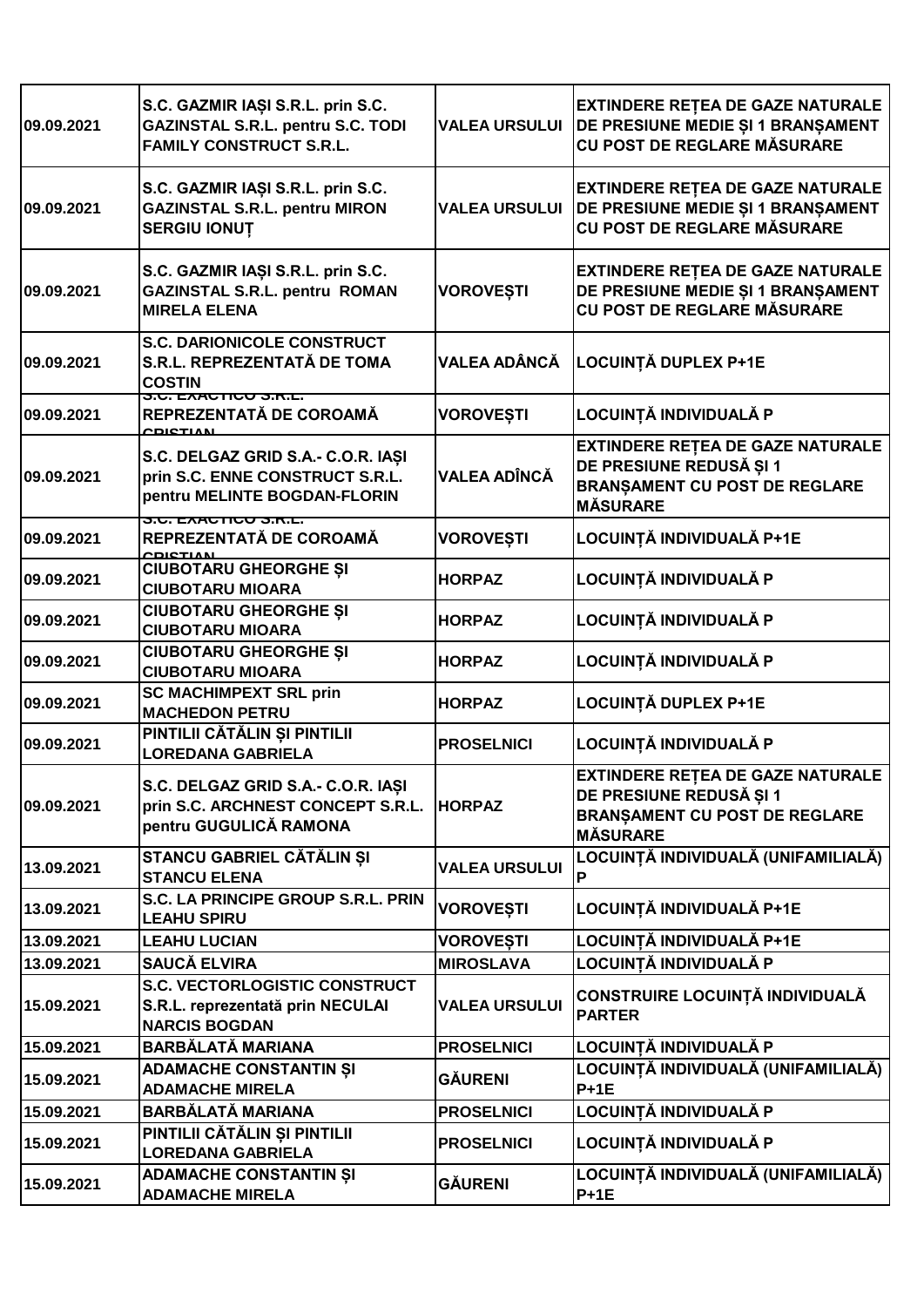| 15.09.2021 | <b>BARBĂLATĂ MARIANA</b>                                                                                       | <b>PROSELNICI</b>    | LOCUINTĂ INDIVIDUALĂ P                                                                                                        |
|------------|----------------------------------------------------------------------------------------------------------------|----------------------|-------------------------------------------------------------------------------------------------------------------------------|
| 15.09.2021 | <b>BARBĂLATĂ MARIANA</b>                                                                                       | <b>PROSELNICI</b>    | LOCUINȚĂ INDIVIDUALĂ P                                                                                                        |
| 15.09.2021 | S.C. CONSTRUCT DIVISION S.R.L.                                                                                 | <b>VALEA URSULUI</b> | CONSTRUIRE LOCUINȚĂ INDIVIDUALĂ<br><b>PARTER</b>                                                                              |
| 15.09.2021 | <b>S.C. VECTORLOGISTIC CONSTRUCT</b><br>S.R.L. reprezentată prin NECULAI<br><b>NARCIS BOGDAN</b>               | <b>VALEA URSULUI</b> | CONSTRUIRE LOCUINȚĂ INDIVIDUALĂ<br><b>PARTER</b>                                                                              |
| 16.09.2021 | <b>S.C. CAELIA EXCLUSIVE</b><br><b>INVESTMENTS.R.L.</b>                                                        |                      | VALEA URSULUI LOCUINȚĂ PARTER CU POD CIRCULABIL                                                                               |
| 16.09.2021 | <b>ADAMACHE CONSTANTIN ȘI</b><br><b>ADAMACHE MIRELA</b>                                                        | <b>GÄURENI</b>       | LOCUINȚĂ INDIVIDUALĂ (UNIFAMILIALĂ)<br>$P + 1E$                                                                               |
| 16.09.2021 | <b>ADAMACHE CONSTANTIN ȘI</b><br><b>ADAMACHE MIRELA</b>                                                        | <b>GÄURENI</b>       | LOCUINȚĂ INDIVIDUALĂ (UNIFAMILIALĂ)<br>$P+1E$                                                                                 |
| 16.09.2021 | <b>SC MACHIMPEXT SRL prin</b><br><b>MACHEDON PETRU</b>                                                         | <b>HORPAZ</b>        | LOCUINȚĂ DUPLEX P+1E                                                                                                          |
| 16.09.2021 | <b>SC MACHIMPEXT SRL prin</b><br><b>MACHEDON PETRU</b>                                                         | <b>HORPAZ</b>        | <b>LOCUINȚĂ DUPLEX P+1E</b>                                                                                                   |
| 16.09.2021 | S.C. GAZMIR IAȘI S.R.L. prin S.C.<br><b>GAZINSTAL S.R.L. pentru CORNICI</b><br><b>ECATERINA</b>                | <b>PROSELNICI</b>    | <b>EXTINDERE RETEA DE GAZE NATURALE</b><br>DE PRESIUNE MEDIE ȘI 1 BRANȘAMENT<br>CU POST DE REGLARE MĂSURARE                   |
| 16.09.2021 | S.C. GAZMIR IAȘI S.R.L. prin S.C.<br>GAZINSTAL S.R.L. pentru S.C.<br><b>FULGER MIRALEX S.R.L.</b>              | <b>PROSELNICI</b>    | <b>EXTINDERE RETEA DE GAZE NATURALE</b><br>DE PRESIUNE MEDIE ȘI 1 BRANȘAMENT<br>CU POST DE REGLARE MĂSURARE                   |
| 16.09.2021 | S.C. GAZMIR IAȘI S.R.L. prin S.C.<br>GAZINSTAL S.R.L. pentru S.C. BOKKA VOROVEȘTI<br><b>REZIDENTIAL S.R.L.</b> |                      | <b>EXTINDERE RETEA DE GAZE NATURALE</b><br>DE PRESIUNE MEDIE ȘI 1 BRANȘAMENT<br>CU POST DE REGLARE MĂSURARE                   |
| 16.09.2021 | S.C. GAZMIR IAȘI S.R.L.                                                                                        | <b>BALCIU</b>        | <b>EXTINDERE RETEA DE GAZE NATURALE</b><br>DE PRESIUNE MEDIE ȘI 1 BRANȘAMENT<br>CU POST DE REGLARE MĂSURARE                   |
| 17.09.2021 | <b>ADAMACHE CONSTANTIN ȘI</b><br><b>ADAMACHE MIRELA</b>                                                        | <b>GÄURENI</b>       | LOCUINȚĂ INDIVIDUALĂ (UNIFAMILIALĂ)<br>$P+1E$                                                                                 |
| 17.09.2021 | <b>SC COMIMOB 96 SRL</b>                                                                                       | <b>PROSELNICI</b>    | <b>CONSTRUIRE SASE LOCUINTE</b><br>INDIVIDUALE (UNIFAMILIALE) P                                                               |
| 17.09.2021 | S.C. DELGAZ GRID S.A.- C.O.R. IAȘI<br>prin S.C. ARCHNEST CONCEPT S.R.L.<br>pentru DIAC DAN ANDREI              | <b>HORPAZ</b>        | <b>EXTINDERE RETEA DE GAZE NATURALE</b><br>DE PRESIUNE REDUSĂ ȘI 1<br><b>BRANSAMENT CU POST DE REGLARE</b><br><b>MÅSURARE</b> |
| 17.09.2021 | S.C. DELGAZ GRID S.A. prin S.C.<br>ALGINA ELECTRIC S.R.L. pentru S.C.<br>ELYVAS SPEED CONSTRUCT S.R.L.         | <b>VALEA ADÂNCĂ</b>  | ALIMENTARE CU ENERGIE ELECTRICĂ 4<br><b>LOCUINTE INDIVIDUALE</b>                                                              |
| 17.09.2021 | S.C. DELGAZ GRID S.A.- C.O.R. IAȘI<br>prin S.C. NANOGAZ S.R.L. pentru S.C.<br><b>TOMY FORCE S.R.L.</b>         | VALEA ADÂNCĂ         | <b>EXTINDERE RETEA DE GAZE NATURALE</b><br>DE PRESIUNE REDUSĂ ȘI 1<br><b>BRANSAMENT CU POST DE REGLARE</b><br><b>MÅSURARE</b> |
| 17.09.2021 | S.C. DELGAZ GRID S.A.- C.O.R. IASI<br>prin S.C. ARCHNEST CONCEPT S.R.L.<br>pentru TOMA COSTIN                  | <b>VALEA ADÎNCĂ</b>  | <b>EXTINDERE RETEA DE GAZE NATURALE</b><br>DE PRESIUNE REDUSĂ ȘI 1<br><b>BRANSAMENT CU POST DE REGLARE</b><br><b>MÅSURARE</b> |
| 17.09.2021 | S.C. TOMY FORCE S.R.L.                                                                                         | VALEA ADÂNCĂ         | LOCUINȚĂ INDIVIDUALĂ (UNIFAMILIALĂ)<br>Sp+P+1E                                                                                |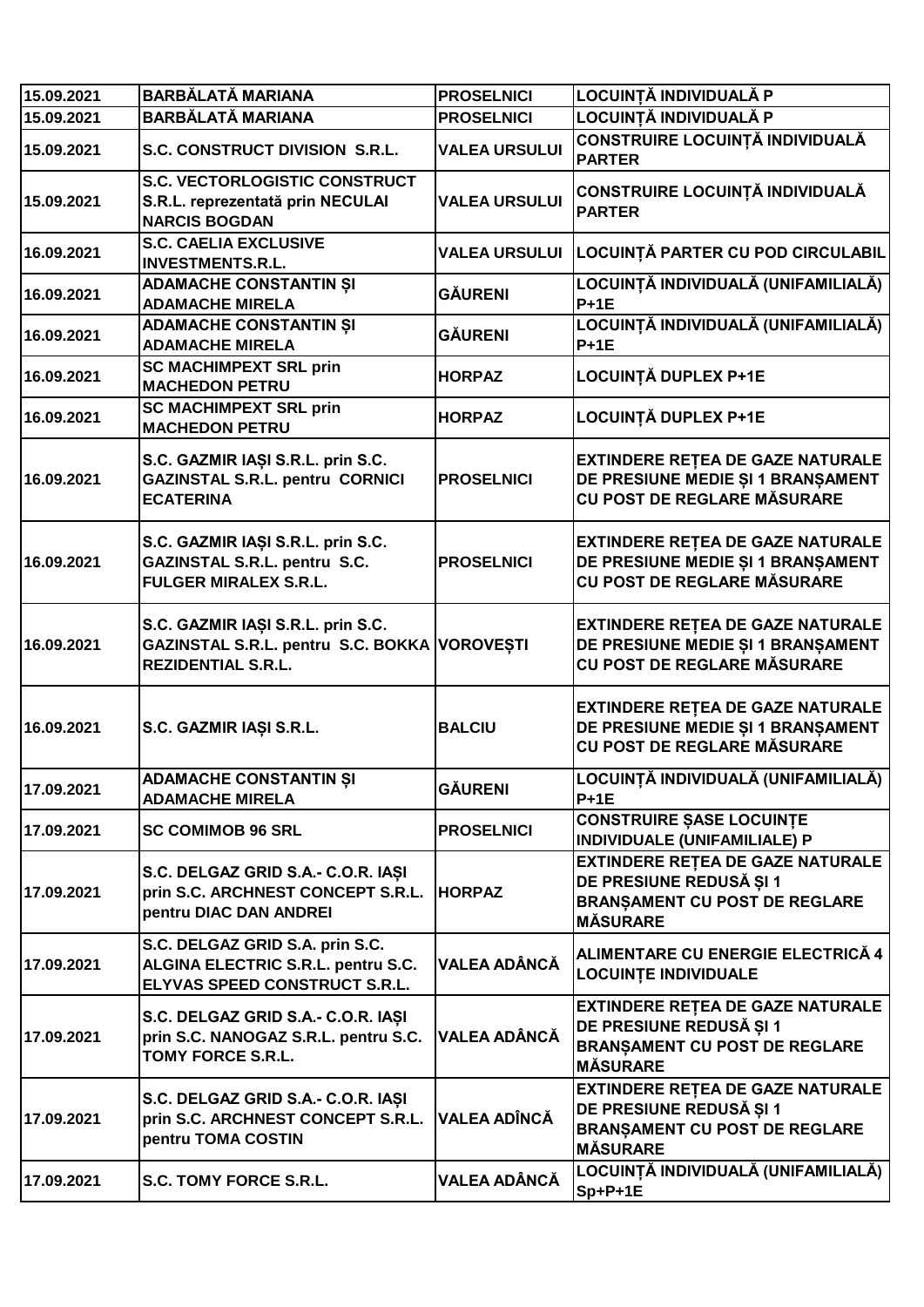| 22.09.2021 | PUCICOVICI VASILE ȘI STANCIU<br><b>RAMONA ALICE</b>                                                                                   | <b>CIURBEȘTI</b>    | LOCUINȚĂ INDIVIDUALĂ (UNIFAMILIALĂ)<br>$P+M$                                                                                          |
|------------|---------------------------------------------------------------------------------------------------------------------------------------|---------------------|---------------------------------------------------------------------------------------------------------------------------------------|
| 22.09.2021 | PATRAȘCU ANDREEA IRINA                                                                                                                | <b>CIURBEȘTI</b>    | INTRARE ÎN LEGALITATE LOCUINȚĂ<br><b>INDIVIDUALĂ P</b>                                                                                |
| 22.09.2021 | <b>ZAHARIA DUMITRU</b>                                                                                                                | <b>CORNESTI</b>     | LOCUINȚĂ INDIVIDUALĂ P+M                                                                                                              |
| 22.09.2021 | S.C. DELGAZ GRID PENTRU BORHAN<br><b>ADRIAN PRIN S.C. SISTEM SERVICII</b><br><b>TEHNIC GRUP S.R.L.</b>                                | <b>VALEA ADÂNCĂ</b> | <b>EXTINDERE CONDUCTĂ DISTRIBUȚIE</b><br>GAZE NATURALE PRESIUNE REDUSĂ ȘI<br><b>BRANȘAMENT POST REGLARE</b><br><b>MÅSURARE</b>        |
| 22.09.2021 | S.C. GABMIN INVEST S.R.L.<br>reprezentată prin BORDEIANU<br><b>CRISTINEL FLORIN</b>                                                   | <b>VALEA ADÂNCĂ</b> | CONSTRUIRE LOCUINȚĂ INDIVIDUALĂ<br><b>PARTER</b>                                                                                      |
| 22.09.2021 | S.C. GABMIN INVEST S.R.L. PRIN<br><b>BORDEIANU CRISTINEL FLORIN</b>                                                                   | <b>VALEA ADÂNCĂ</b> | LOCUINȚĂ INDIVIDUALĂ P                                                                                                                |
| 22.09.2021 | <b>S.C. GABMIN INVEST S.R.L.</b><br>reprezentată prin BORDEIANU<br><b>CRISTINEL FLORIN</b>                                            | <b>VALEA ADÂNCĂ</b> | <b>CONSTRUIRE LOCUINȚĂ INDIVIDUALĂ</b><br><b>PARTER</b>                                                                               |
| 22.09.2021 | <b>S.C. GABMIN INVEST S.R.L. PRIN</b><br><b>BORDEIANU CRISTINEL FLORIN</b>                                                            | <b>VALEA ADÂNCĂ</b> | LOCUINȚĂ INDIVIDUALĂ (UNIFAMILIALĂ)<br>P                                                                                              |
| 22.09.2021 | <b>COMĂNESCU ILINCA CHRISTIANA</b>                                                                                                    | <b>GĂURENI</b>      | <b>CONTINUARE DE LUCRĂRI ȘI</b><br><b>MODIFICARE DE PROIECT ÎN CURS DE</b><br><b>EXECUTIE, AUTORIZAT PRIN AC</b><br>NR.133/06.03.2019 |
| 22.09.2021 | <b>ONOFREI GEORGE ȘI ONOFREI</b><br><b>CORINA ADELINA</b>                                                                             | <b>VALEA ADÂNCĂ</b> | LOCUINȚĂ INDIVIDUALĂ (UNIFAMILIALĂ)<br>P                                                                                              |
| 22.09.2021 | S.C. DELGAZ GRID S.A. PENTRU<br><b>BACIU ALINA TATIANA PRIN S.C. MAG</b><br><b>CONSTRUCT COMPANY S.R.L.</b>                           | <b>VALEA ADÂNCĂ</b> | <b>EXTINDERE CONDUCTĂ DISTRIBUȚIE</b><br>GAZE NATURALE PRESIUNE REDUSĂ ȘI<br><b>BRANSAMENT POST REGLARE</b><br><b>MÅSURARE</b>        |
| 27.09.2021 | BÎRZU CONSTANTIN IULIAN și BÎRZU<br><b>IRINA</b>                                                                                      | <b>VALEA ADÂNCĂ</b> | LOCUINȚĂ INDIVIDUALĂ (UNIFAMILIALĂ)<br>$P + 1E$                                                                                       |
| 27.09.2021 | <b>SC BBC FUTURE CONCEPT SRL.</b><br>REPREZENTATĂ DEBOTA BOGDAN<br><b>CONSTANTIN</b>                                                  | <b>CIURBEȘTI</b>    | LOCUINȚĂ INDIVIDUALĂ<br>(UNIFAMILIALĂ)P+M                                                                                             |
| 27.09.2021 | <b>ANDRIES PAULA DIANA</b>                                                                                                            | <b>VALEA ADÂNCĂ</b> | LOCUINȚĂ INDIVIDUALĂ (UNIFAMILIALĂ)<br>$D+P+1E$                                                                                       |
| 27.09.2021 | <b>CIOBANU BOGDAN ADRIAN</b>                                                                                                          | <b>GÄURENI</b>      | LOCUINȚĂ INDIVIDUALĂ (UNIFAMILIALĂ)<br>P                                                                                              |
| 27.09.2021 | <b>S.C. DARIONICOLE CONSTRUCT</b><br>S.R.L. REPREZENTATĂ DE TOMA<br><b>COSTIN</b>                                                     | VALEA ADÂNCĂ        | LOCUINȚĂ DUPLEX P+1E                                                                                                                  |
| 27.09.2021 | PÎRTICĂ NICOLAE și ELENA LUISA                                                                                                        | VALEA ADÂNCĂ        | ANEXĂ GOSPODĂREASCĂ și BECI                                                                                                           |
| 27.09.2021 | <b>S.C. DARIONICOLE CONSTRUCT</b><br>S.R.L. REPREZENTATĂ DE TOMA<br><b>COSTIN</b>                                                     | <b>VALEA ADÂNCĂ</b> | <b>LOCUINȚĂ DUPLEX P+1E</b>                                                                                                           |
| 27.09.2021 | S.C. GAZMIR IAȘI S.R.L. prin S.C.<br>GAZINSTAL S.R.L. pentru S.C. B.C.I.<br>APARTAMENTE S.R.L. ȘI S.C. B.C.I.<br><b>INVEST S.R.L.</b> | <b>VOROVEȘTI</b>    | <b>EXTINDERE RETEA DE GAZE NATURALE</b><br>DE PRESIUNE REDUSĂ ȘI 1<br><b>BRANSAMENT CU POST DE REGLARE</b><br><b>MÅSURARE</b>         |
| 27.09.2021 | S.C. GAZMIR IAȘI S.R.L. prin S.C.<br>GAZINSTAL S.R.L. pentru S.C. PROD-<br>LIV S.R.L.                                                 | <b>VOROVEȘTI</b>    | <b>EXTINDERE RETEA DE GAZE NATURALE</b><br>DE PRESIUNE REDUSĂ ȘI 1<br><b>BRANSAMENT CU POST DE REGLARE</b><br><b>MÅSURARE</b>         |